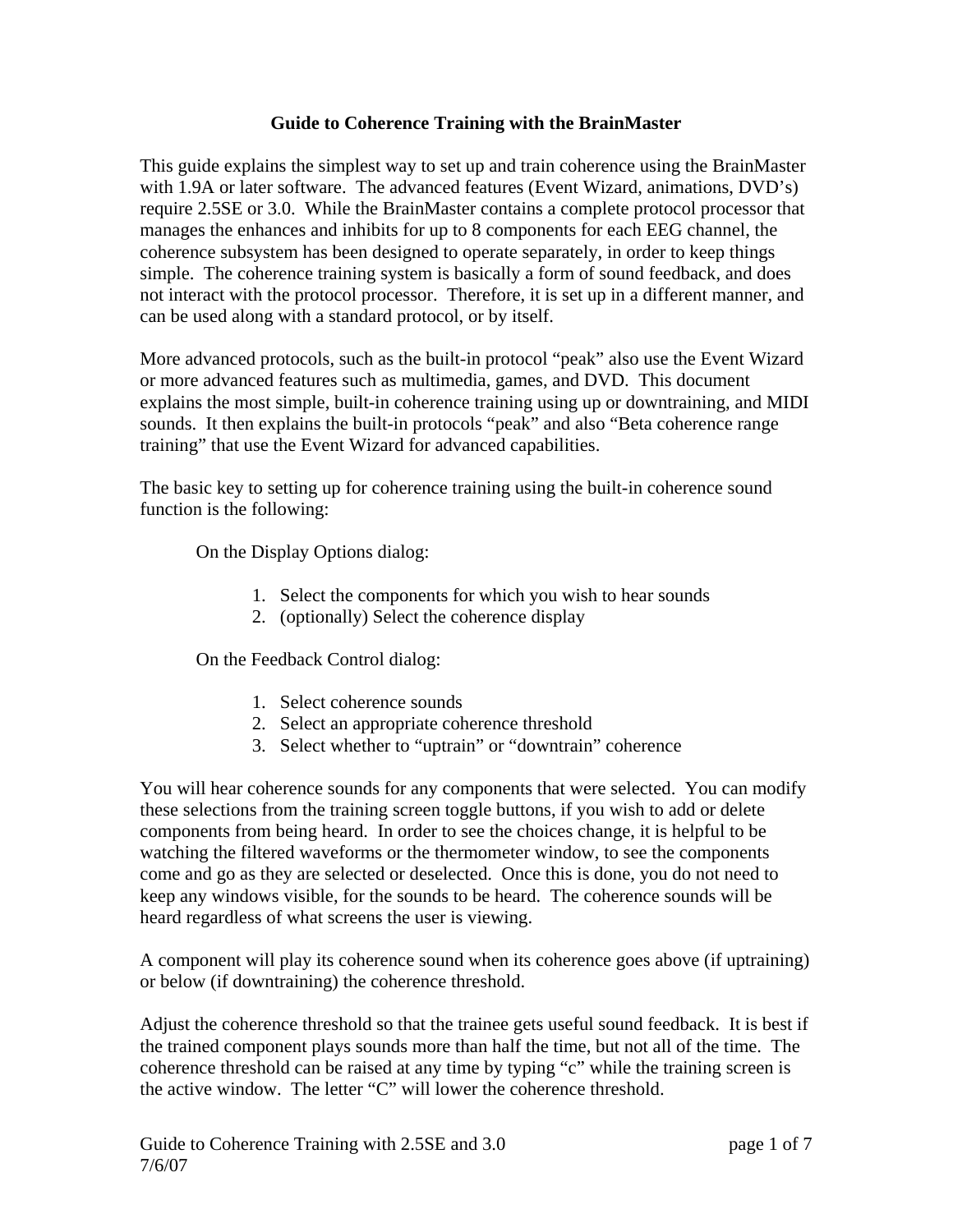Note that the coherence window is always available whenever 2-channel training is being done, so that it can be viewed at any time, regardless of the type of training being used. Thus, even if you are doing C3 beta/C4 smr training, you can bring up the coherence screen and see the coherence values. In addition, coherence is always written to the summary file, and to the excel file. Therefore, you can monitor and look at the coherence between any pair of channels, regardless of how the EEG training is being done.

The built-in "peak" with more features included is found in the following list:

| Read or Write Settings File - BrainMaster 3.0                            |                                                                                             | $\vert \times \vert$                     |  |
|--------------------------------------------------------------------------|---------------------------------------------------------------------------------------------|------------------------------------------|--|
| Settings File Name: (double-click to read in settings and proceed)       | Use this screen to manage your Settings File<br>library. You can change settings within any |                                          |  |
| [HEG Proportional Feedback]                                              |                                                                                             |                                          |  |
| [HEG with Trend Graph and MMP and Flash and Games working]               | trainee/study folder, without using this                                                    |                                          |  |
| [Heg]                                                                    | screen.                                                                                     |                                          |  |
| [John Demos MINI-Q Standard Settings]                                    |                                                                                             |                                          |  |
| [kotoalph]                                                               |                                                                                             |                                          |  |
| [LEN training prototype]                                                 |                                                                                             | <b>Create a New Settings File</b>        |  |
| [lobeta organ walkup]                                                    |                                                                                             |                                          |  |
| [lobeta organs and ding]                                                 |                                                                                             |                                          |  |
| [MINI-Q John Demos Standard Settings]                                    |                                                                                             |                                          |  |
| [MINI-Q New Mind Format (Richard Soutar)]                                |                                                                                             |                                          |  |
| <b>IMINI-Q Q-Metrx Standard EO &amp; ECI</b>                             | <b>Save Settings To This File</b>                                                           |                                          |  |
| [Minig]                                                                  |                                                                                             |                                          |  |
| [ngam]                                                                   | <b>Settings Description:</b>                                                                |                                          |  |
| [nth $15$ ]                                                              |                                                                                             |                                          |  |
| [nth25]                                                                  | peak testing with event wizard                                                              |                                          |  |
| [Peak alpha coherence with Flash Games via. Event Wizard]                |                                                                                             |                                          |  |
| [Peak]                                                                   | Directory:                                                                                  |                                          |  |
| [peak1]                                                                  |                                                                                             |                                          |  |
| [Peak2 2-sided (left beta right smr) with Flash Games via. Event Wizard] |                                                                                             | /brainm.20/settings/Peak alpha coherence |  |
| [Peak2]                                                                  | with Flash Games via, Event Wizard                                                          |                                          |  |
| [piano and violin alpha training two modes with high violin]             |                                                                                             |                                          |  |
| [psmr]                                                                   |                                                                                             |                                          |  |
| <b>Ipthetal</b>                                                          |                                                                                             |                                          |  |
| [Relax alpha training with Flash Games via. Event Wizard]                | Read In Settings From This File                                                             |                                          |  |
| [Relax]                                                                  |                                                                                             |                                          |  |
| IS-DEC-1FI                                                               |                                                                                             |                                          |  |
| [Sharp single component squash with Flash Games via. Event Wizard]       |                                                                                             |                                          |  |
| M<br>[Sharp]                                                             | Cancel                                                                                      | <b>OK</b>                                |  |
|                                                                          |                                                                                             |                                          |  |

It is designed for alpha coherence uptraining, but can be modified for other bands.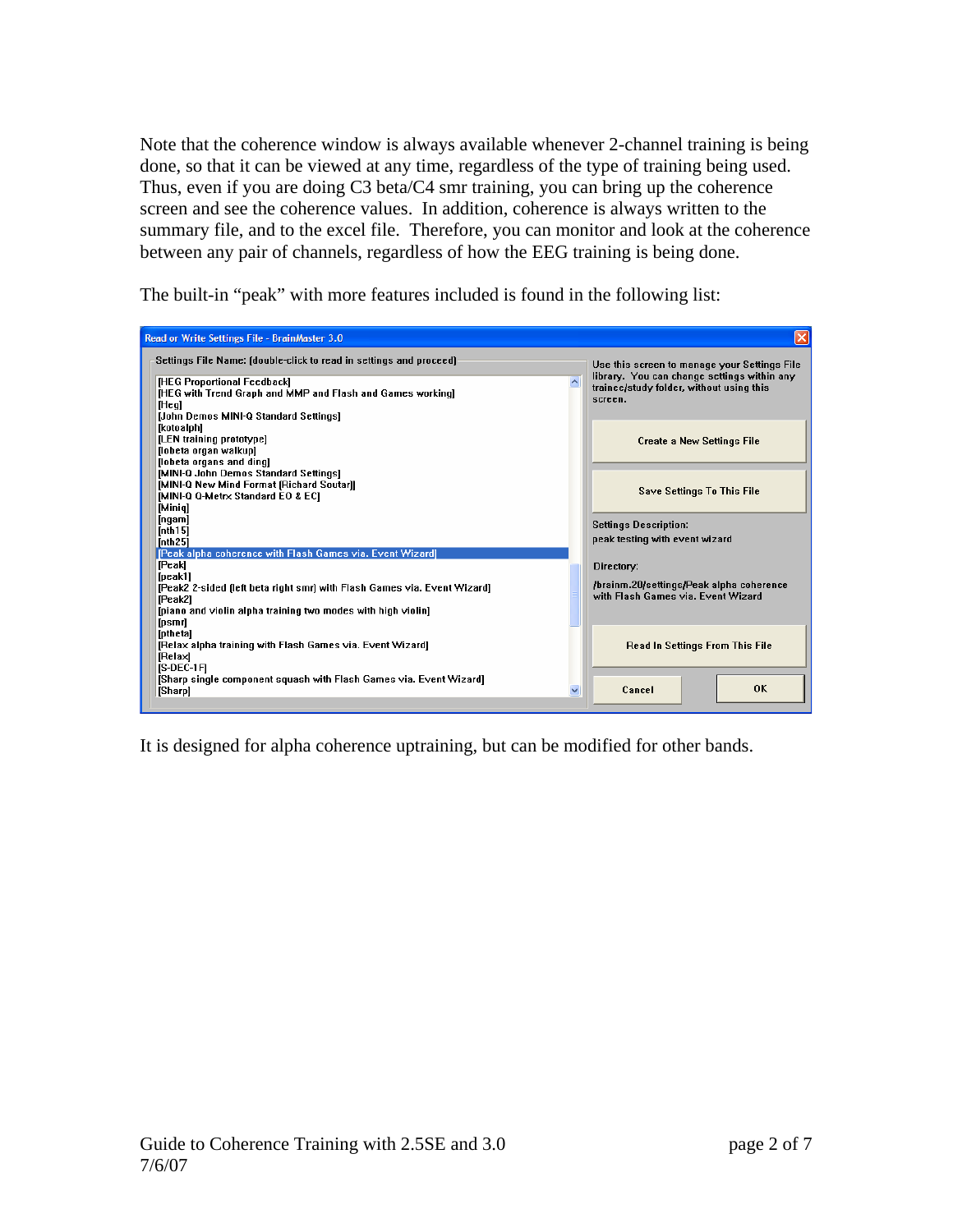One method to modify this is to change the frequency range and/or name on the existing alpha band, to suit:

| <b>Frequency Bands and Damping Factors BrainMaster 3.0.2</b>                                                                                       |                                                                                                                                                            |                                             |      |               |              |               |  |
|----------------------------------------------------------------------------------------------------------------------------------------------------|------------------------------------------------------------------------------------------------------------------------------------------------------------|---------------------------------------------|------|---------------|--------------|---------------|--|
|                                                                                                                                                    | Use Hz with 0.1 resolution, 0.0 minimum e.g. 0.0, 0.1, 0.2,, 63.8, 63.9, 64.0<br>All bands should be 1.0 Hz wide minimum for reasonable transient response |                                             |      |               |              |               |  |
|                                                                                                                                                    | Delta                                                                                                                                                      | High:<br>Low:<br>3.0<br><b>Beta</b><br> 1.0 |      |               | Low:<br>15.0 | High:<br>20.0 |  |
|                                                                                                                                                    |                                                                                                                                                            |                                             |      |               |              |               |  |
|                                                                                                                                                    | Theta                                                                                                                                                      | 4.0                                         | 7.0  | <b>Hibeta</b> | 20.0         | 30.0          |  |
|                                                                                                                                                    | Alpha                                                                                                                                                      | 18.0                                        | 12.0 | Gamma         | 38.0         | 42.0          |  |
|                                                                                                                                                    |                                                                                                                                                            |                                             |      |               |              |               |  |
| 12.0<br>15.0<br>Lobeta                                                                                                                             |                                                                                                                                                            |                                             |      | User          | 30.0         | 35.0          |  |
|                                                                                                                                                    | On-the-fly Frequency Adjust Increment                                                                                                                      |                                             |      |               |              |               |  |
| Increment (Hz) used for on-the-fly frequency band<br>0.50<br>changes. Use values $0.10 - 1.00$ (default = $0.50$ )                                 |                                                                                                                                                            |                                             |      |               |              |               |  |
| Digital Filter Amplitude Smoothing and Damping Factors                                                                                             |                                                                                                                                                            |                                             |      |               |              |               |  |
| Global Smoothing Window (used to slow ampitude changes for all<br>60<br>displays and training using digital filters). Specify # of milliseconds to |                                                                                                                                                            |                                             |      |               |              |               |  |
| smooth over. Use values $0-1000$ (0=no smoothing, default = 60)                                                                                    |                                                                                                                                                            |                                             |      |               |              |               |  |
| Text Damping Factor (used to further slow value changes for text<br>100<br>displays). Use values 0-1000 (0=no damping, default=100)                |                                                                                                                                                            |                                             |      |               |              |               |  |
|                                                                                                                                                    |                                                                                                                                                            |                                             |      |               |              |               |  |
|                                                                                                                                                    | Cancel<br><b>OK</b><br><b>Standard Settings</b>                                                                                                            |                                             |      |               |              |               |  |

You can change the word "Alpha", the lower band "8.0" or the upper band "12.0" to change the protocol, and everything (Multimedia, games, etc) will still work. If you change the selection of "alpha" in the "Display Options" dialog, then you will be training a different band, and need to make corresponding changes in the Frequency Bands, as well as the Event Wizard, to match.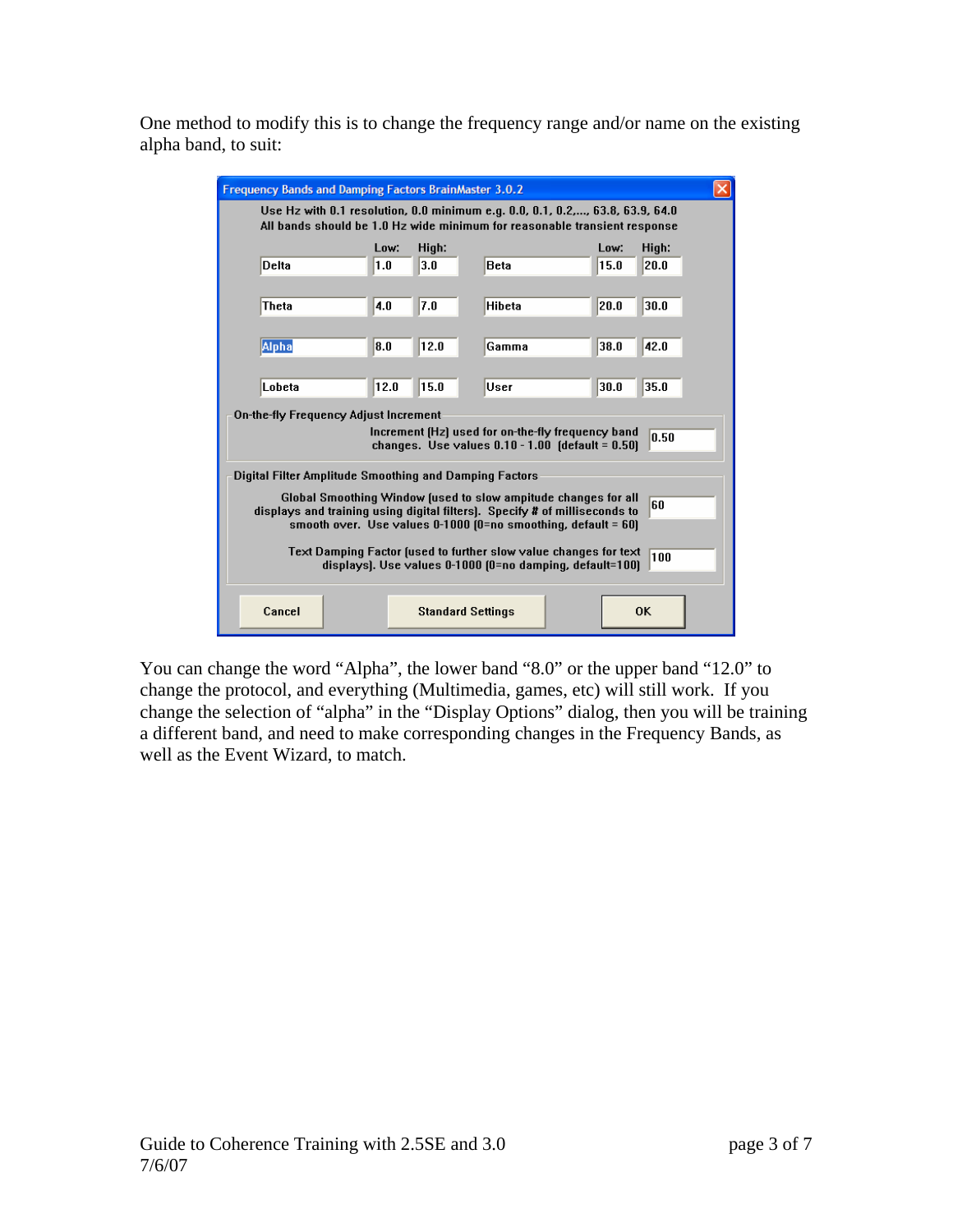The protocol design "peak" also uses the Event Wizard to produce sounds. It uses the existing calculation for alpha ("C1AC" is channel 1 alpha coherence), and it uses the built-in coherence threshold ("CT"). It then tells the Event Wizard to process sounds, control the multimedia, etc.

| Event Wizard Designer for BrainMaster 3.0.9                                                                                                                                                                                                                                                                                                          |                                                                                                                                                                                                   |
|------------------------------------------------------------------------------------------------------------------------------------------------------------------------------------------------------------------------------------------------------------------------------------------------------------------------------------------------------|---------------------------------------------------------------------------------------------------------------------------------------------------------------------------------------------------|
| Event Number:<br>010 2 03 04 05 06 07 08 09 010 011 012 013 014 015 016                                                                                                                                                                                                                                                                              | This Event Is:<br>Visibility:<br>$\bullet$ Enabled<br>$\bullet$ Visible<br>$C$ Hidden<br>C Disabled                                                                                               |
| Event Condition:<br>Damping Factor:<br>Constant:<br>Use Equation:<br>$\blacktriangleright$ Theta<br>Amplitude<br>lo.<br>IF:<br>Check Equation   x=C1AC/CT;<br>RULE: IS GREATER THAN:<br>$\vert$                                                                                                                                                      | Sustained Reward Criterion<br>Refractory Period<br>Condition must be met for:<br>Time between rewards is:<br>lo<br>I۵<br>milliseconds<br>milliseconds                                             |
| Damping Factor:<br>Constant:<br>1.0<br>Use Entered Value: VI Delta<br>$\overline{\phantom{a}}$<br>Check Equation    x=0;<br>Note: You must press "Check Equation" to check and save any changes made to equations                                                                                                                                    | MIDI Sound Properties:<br>Starting Note: 25 A (220.0)<br>1 to 88<br>▾<br>$\blacktriangleright$ 128 choices<br>Instrument: 92 Bowed Glass<br>Playing Style: Sustained<br>Percus, or Sust.          |
| Event Trend Graph-<br>Offset: $ 0 $<br>Scale Factor: 2                                                                                                                                                                                                                                                                                               | Modulation: Ampl. and Pitch<br>▼ Ampl. or Pitch<br>Starting Loudness: Level: 100<br>0 to 128<br>Loudness Change Rate: 4<br>▾╎<br>0 to 20                                                          |
| Event Result:<br>THEN: Play MIDI Sound<br>$\Box$ Obey Inhibits ("stops")<br>Control MMP Player                                                                                                                                                                                                                                                       | Note Change Rate: 10<br>0 to 20<br>▾<br>Musical Scale (Mode): Chinese<br>15 choices<br>C to B Flat<br>┯╎<br>Musical Key: A<br>$\overline{\phantom{0}}$ 1 to 8 Notes<br>Play Note or Chord: 1 Note |
| Event Summary:<br>EVENT 21S CURRENTLY: ENABLED<br>Summary for Event 2:<br>IF: EQN: x=C1AC/CT; IS GREATER THAN Value: 1.0<br>THEN: Play MIDI Sound MODE: 2 NOTE: 25 INSTR: 92 Bowed Glass<br>STYLE: Sustained MODULATION: Ampl. and Pitch LOUDNESS: Level: 100<br>LOUDNESS CHANGE RATE: 4 PITCH CHANGE RATE: 10<br>KEY: A MODE: Chinese CHORD: 1 Note | Disable All Events<br>Data Dictionary<br>Enable All Events<br>Clear All Events<br>Show All Events<br>Print All Events<br>Copy Event<br>Paste Event<br>Help<br><b>OK</b><br>Use Now<br>Cancel      |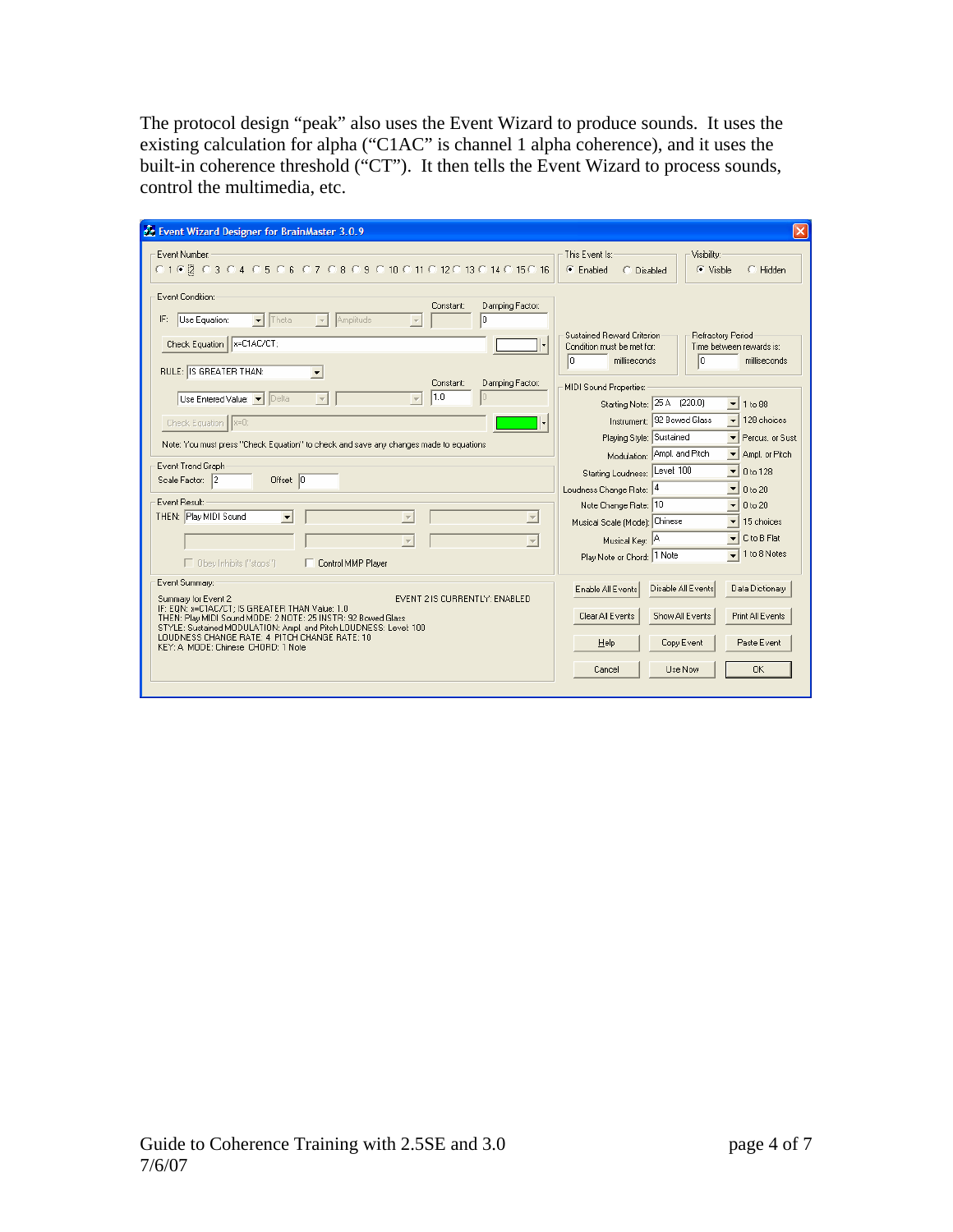You could add points counting to event 5 by adding the event result in the pulldown in the Event Result control area. This example also uses a refractory period of 1000 milliseconds, so 1 point per second is the maximum rate of reward:

| Event Wizard Designer for BrainMaster 3.0.9                                                                                                                                                                                                                              |                                                                                                                                                                                                                |
|--------------------------------------------------------------------------------------------------------------------------------------------------------------------------------------------------------------------------------------------------------------------------|----------------------------------------------------------------------------------------------------------------------------------------------------------------------------------------------------------------|
| Event Number:<br>C 1 C 2 C 3 C 4 C 5 C 6 C 7 C 8 C 9 C 10 C 11 C 12 C 13 C 14 C 15 C 16                                                                                                                                                                                  | This Event Is:<br>Visibility:<br>$\mathbf{F}$ Enabled<br>$\bullet$ Visible<br>$C$ Hidden<br>C Disabled                                                                                                         |
| Event Condition:<br>Damping Factor:<br>Constant:<br>Use Equation:<br>$\blacktriangleright$ Lobeta<br>Amplitude<br>Iо<br>IF:<br>$\overline{\phantom{a}}$<br>Check Equation   x=E2F;                                                                                       | Sustained Reward Criterion<br>Refractory Period<br>Condition must be met for:<br>Time between rewards is:<br>l0<br>lo.<br>milliseconds<br>milliseconds                                                         |
| RULE: IS GREATER THAN:<br>$\blacktriangledown$<br>Constant:<br>Damping Factor:<br>1.0<br>Use Entered Value: v Lobeta<br>$\overline{\phantom{a}}$<br>Check Equation    x=0;<br>▼<br>Note: You must press "Check Equation" to check and save any changes made to equations | MIDI Sound Properties:<br>Starting Note: 44 E (659.2)<br>1 to 88<br>▾╎<br>Instrument: 17 Organ 2<br>128 choices<br>Playing Style: Sustained<br>Percus, or Sust.                                                |
| Event Trend Graph:<br>Offset: -1<br>Scale Factor: 2<br>Event Result:                                                                                                                                                                                                     | Ampl. or Pitch<br>Modulation: Amplitude<br>Starting Loudness: Level: 0<br>▾<br>0 to 128<br>Loudness Change Rate: 0<br>0 to 20<br>▾                                                                             |
| THEN: Award Point (Counter 1)<br>$\overline{\mathcal{A}}$<br>$\overline{\phantom{a}}$<br>□ Obey Inhibits ("stops")<br><b>▽</b> Control MMP Player                                                                                                                        | Note Change Rate: 0<br>0 to 20<br>$\mathbf{r}$<br>Musical Scale (Mode): Chromatic<br>15 choices<br>C to B Flat<br>$\mathbf{r}$<br>Musical Key: A<br>1 to 8 Notes<br>$\mathbf{I}$<br>Play Note or Chord: 1 Note |
| Event Summary:<br>EVENT 5 IS CURRENTLY: ENABLED<br>Summary for Event 5:<br>IF: EON: x=E2F: IS GREATER THAN Value: 1.0<br>THEN: Award Point (Counter 1)                                                                                                                   | Disable All Events<br>Data Dictionary<br>Enable All Events<br>Clear All Events<br>Show All Events<br>Print All Events                                                                                          |
|                                                                                                                                                                                                                                                                          | Copy Event<br>Paste Event<br>Help<br><b>OK</b><br>Use Now<br>Cancel                                                                                                                                            |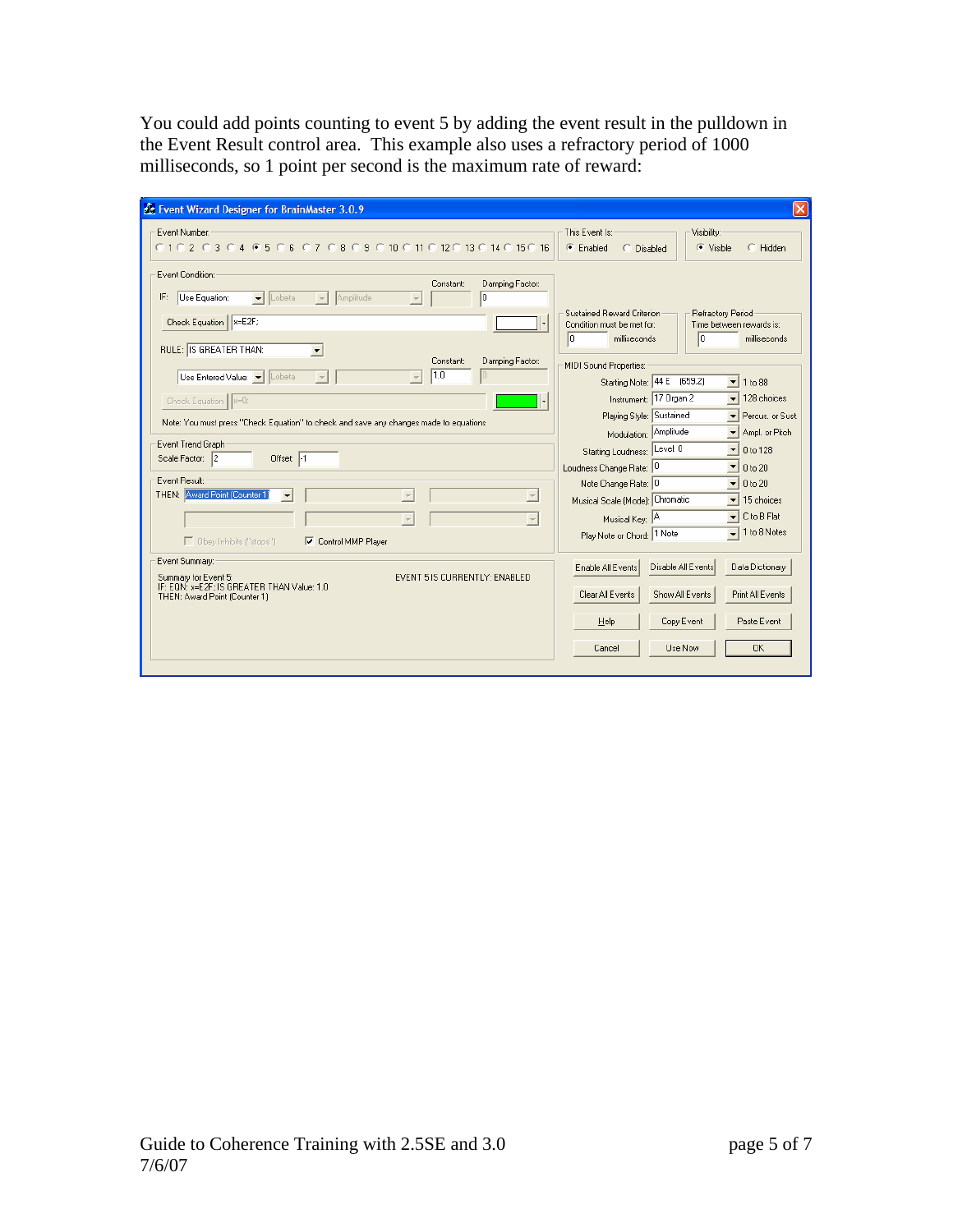This is the display as it is first shown in the "peak" protocol, if you switch to simulation. Note that we added points counting, so points now show up, at a maximum rate of 1 per second:

| Training/Control Screen - BrainMaster 3.0.9                                                                                                                                        |                                                                                             |  |  |  |  |  |
|------------------------------------------------------------------------------------------------------------------------------------------------------------------------------------|---------------------------------------------------------------------------------------------|--|--|--|--|--|
| Display Freq.Bands Color<br>Sound<br>Data                                                                                                                                          |                                                                                             |  |  |  |  |  |
| <b>STOP</b><br>$19:46$ Points:<br>008<br>Window<br>G <sub>O</sub><br>Clock:                                                                                                        | <b>Close</b>                                                                                |  |  |  |  |  |
| System is Idling<br><b>Check Signal</b><br>EEG CHANNEL 1: 01: Avg Ampl. = 31.0 uV Base: 0.000000<br>EEG CHANNEL 2: 02: Avg Ampl. = 39.8 uV Base: 0.000000<br>when we have the sec. |                                                                                             |  |  |  |  |  |
| 10<br>SIMILARITY:<br>u: 0<br>g: 0<br>h: 16<br>b:10<br>$E_4$<br>a: 14<br>t: 7<br>d: 2                                                                                               | <b>PHASE:</b><br>u: 55<br>g: 45<br>h: 49<br>b: 43<br>1:55<br>a: $47$<br>t: 46<br>d: 51<br>× |  |  |  |  |  |

The display can of course be modified by adding panels, windows, etc. to view. You can also bring up the animation, DVD player, or the Flash Games (BrainCell, BrainMan, etc.) with coherence training.